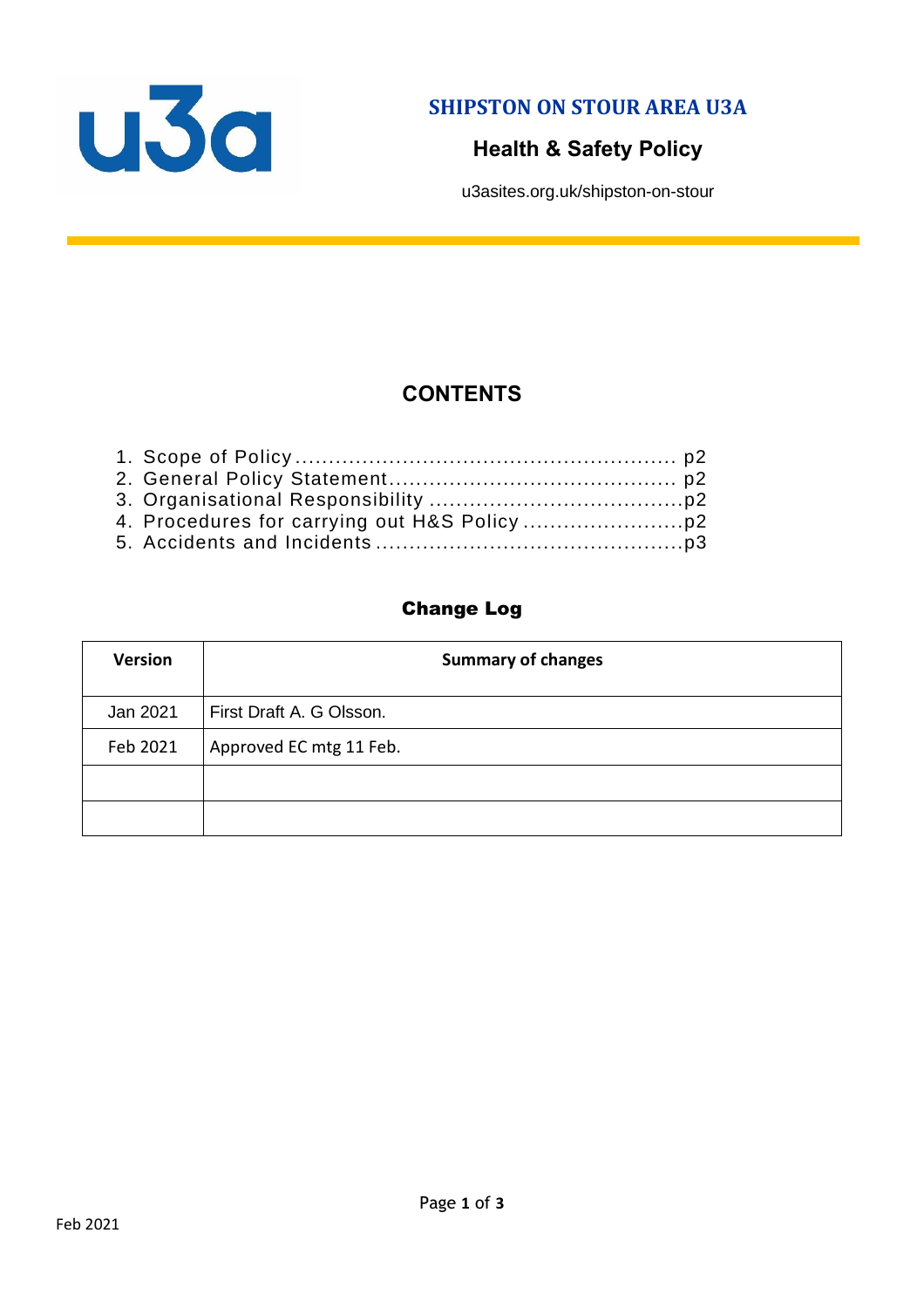### **1. Scope of this Policy**

This policy applies to the running of Shipston on Stour Area U3A ('SOSAU3A'). The policy identifies that SOSAU3A has an obligation to look after the Health and Safety of anyone who attends a U3A function and defines what the organisation should do. The policy is reviewed on an ongoing basis by the SOSAU3A Executive Committee to ensure that SOSAU3A remains compliant.

#### **2. General Policy Statement**

2.1 It is the policy of SOSAU3A to arrange meetings in an environment for all members that is as healthy and as safe as may be considered reasonably practicable.

2.2 It is equally the duty of every member, to exercise responsibility and to take reasonable care of their own health and safety and that of any other person who may be affected by their actions or omissions. Members are expected to do everything possible to prevent hazards and injury to themselves and others when engaged in U3A activities.

2.3 SOSAU3A will:

- book healthy and safe premises for meetings and events.
- ensure that any equipment provided is safe and that instructions/training are given on the use of any equipment being used.
- make sure that members at U3A events and meetings are aware of the evacuation procedures in the event of a fire or other emergency situation.
- SOSAU3A will keep this policy statement under constant review and make improvements, additions and amendments that from time to time as may be deemed necessary.

## **3. Organisational Responsibility**

Members of the SOSAU3A Committee (the Committee) are responsible for monitoring and overseeing the implementation of the above policy.

3.1 The Committee has the ultimate responsibility for ensuring that members adhere to this Health and Safety Policy and Procedure and to keep up to date with any new legal requirements as they come into force.

## **4. Procedures for carrying out the Health and Safety Policy**

4.1 All members of SOSAU3A are expected to adhere to the Health and Safety Procedures as outlined below.

4.2 Convenors, or other organisers of activities, must carry out a Risk Assessment following the check list given in Appendix 1 of the Interest Group Leaders Guidelines.